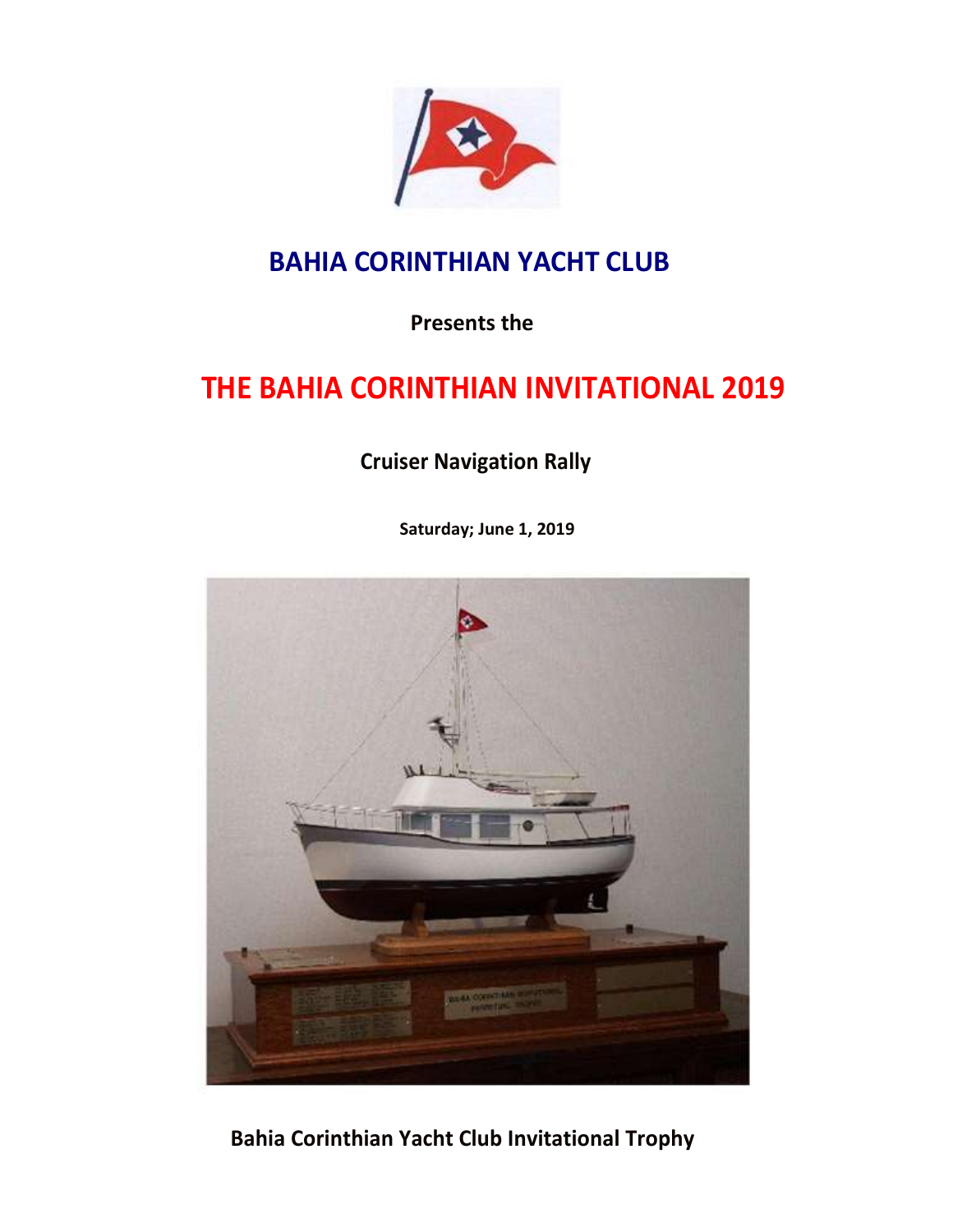*The following article concerning the history and evolution of the Sharkie and BCYC Invitational cruiser navigation rallies was contributed by Staff Commodore Tom Collins.*

# **History of the SHARKIE and BCYC INVITATIONAL**

### **Rallies**

Back in the 1970s, Shark Island Yacht Club was the predominate force in Predicted Log Racing (now Nav Rallying) in the Newport Beach area. In the early eighties, the majority of the SCCA Skippers hailed from Del Rey and Shark Island Yacht Clubs with Shark Island taking the Simonson Trophy for top club season points regularly. Shark Island sponsored the Shark Island Yacht Club rally, which was a major Brugman rally and was run a week or two before the Fourth of July. Feeder rallies were created in the 80's and the Four Winds Yacht Club came up with the Sharkie as a feeder to the SIYC rally. At that time we had a skipper named Dave Ritchie who was quite a character. When he won the Sharkie and found that it had no Perpetual Trophy, he immediately went out and bought one. Of course, his name was clearly shown as the first winner, although I believe it had been run once or twice before. Incidentally, that perpetual was later used for the Two Harbors rally until recently when Shoreline YC, the club currently sponsoring that rally replaced it.

Around that same time Bahia Corinthian Yacht Club indicated interest in participating and the SCCA dispatched a few skippers from the area to host seminars at their Club and help them develop a cadre of predicted logging skippers. BCYC was key in creating the Orange Coast Cruiser group whose primary focus was on seminars and weekend training rallies in order to help develop prospective skippers. This effort was successful and produced a number of fine contestants out of BCYC.

Meanwhile things changed at Shark Island Yacht Club, their membership began to dwindle and the club soon closed its doors. I believe that it was at that time that BCYC offered to replace the Shark Island Yacht Club trophy rally with one of their own. The rally was named the BCYC Invitational (although it has always been open to all and therefore is not really an "invitational"). It has been run as the primary Brugman rally and has retained the approximate same date as the Shark Island Yacht Club rally. Perhaps because in June the weather around Newport Beach is becoming quite nice and certainly due to the fine hospitality of BCYC, the BCYC Invitational has always been very popular with SCCA skippers. BCYC has established a reputation for hosting a first-class event. SCCA is pleased and proud to have BCYC host this classic and important cruiser navigation rally.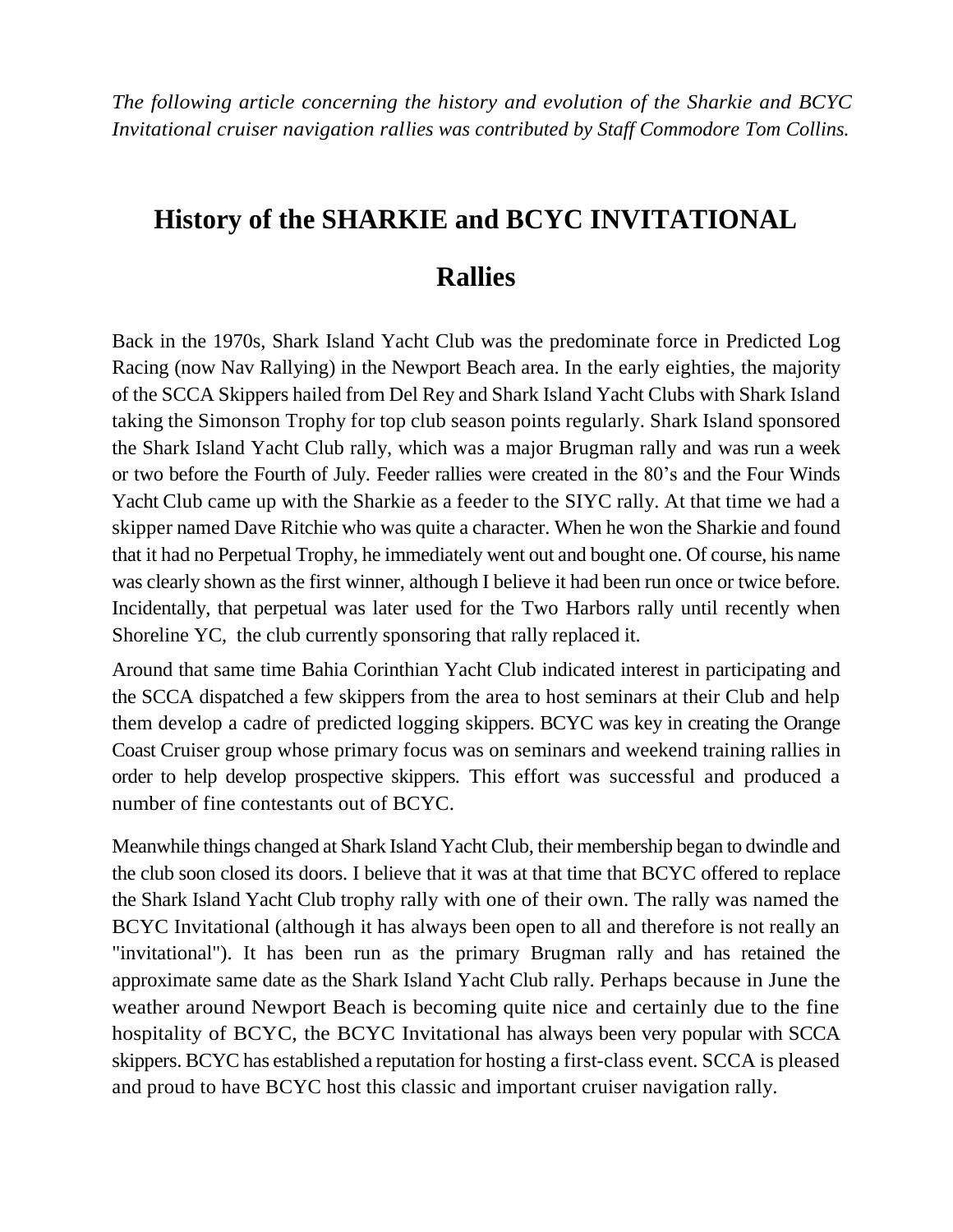## **BAHIA CORINTHIAN INVITATIONAL**

Saturday; June 1, 2019

## **Cruiser Navigation Rally**

| Sponsored by:           | Bahia Corinthian Yacht Club                                                                                                                                          |
|-------------------------|----------------------------------------------------------------------------------------------------------------------------------------------------------------------|
| Sanctioned by:          | <b>SCCA &amp; NACA</b>                                                                                                                                               |
| Eligibility:            | All eligible members of SCCA Member Yacht Clubs.                                                                                                                     |
| Points:                 | NACA, SCCA Top-Ten, Brugman, Bathke, Simonson Club Trophy,<br>Spring Series, and Lurie First Year Trophy.                                                            |
| Trophies:               | BCYC Invitational Perpetual Trophy, keeper trophies for overall<br>and first place First Year.                                                                       |
| <b>Rally Committee:</b> | Tom Collins, Cell: 818-383-6292                                                                                                                                      |
| <b>Committee Boat:</b>  | <b>Misty Sea</b>                                                                                                                                                     |
| Scorer:                 | Tom Collins: 818-383-6292                                                                                                                                            |
| Rules:                  | SCCA Rules, available at: socalcruiserassociation.org                                                                                                                |
| Skippers' meeting:      | Friday, May 31, at 1830 in the BCYC card room, 2 <sup>nd</sup> floor.<br>Predicted Log to be turned in. Revised start times will be<br>assigned.                     |
| Friday dinner:          | Available in BCYC dining room, bar, or at local restaurants.                                                                                                         |
| Observers:              | Skippers will provide their own observers.                                                                                                                           |
| Communications:         | Use VHF Ch. 71 as a working channel.                                                                                                                                 |
| Postponement:           | Any last-minute announcements will be made on Ch. 71.                                                                                                                |
| Log Forms:              | Available at: socalcruiserassociation.org                                                                                                                            |
| Observer logs:          | Observers should submit the Actual Log, with timepiece, to<br>the scorer's boat, Misty Sea, within one-half hour after<br>docking, but no later than 1400 hours.     |
| Awards dinner:          | Saturday; June 1, at BCYC. No host cocktails 1830, dinner,<br>1930, followed by results and awards presentation.<br>Reservations required. Attire – blazer $\&$ tie. |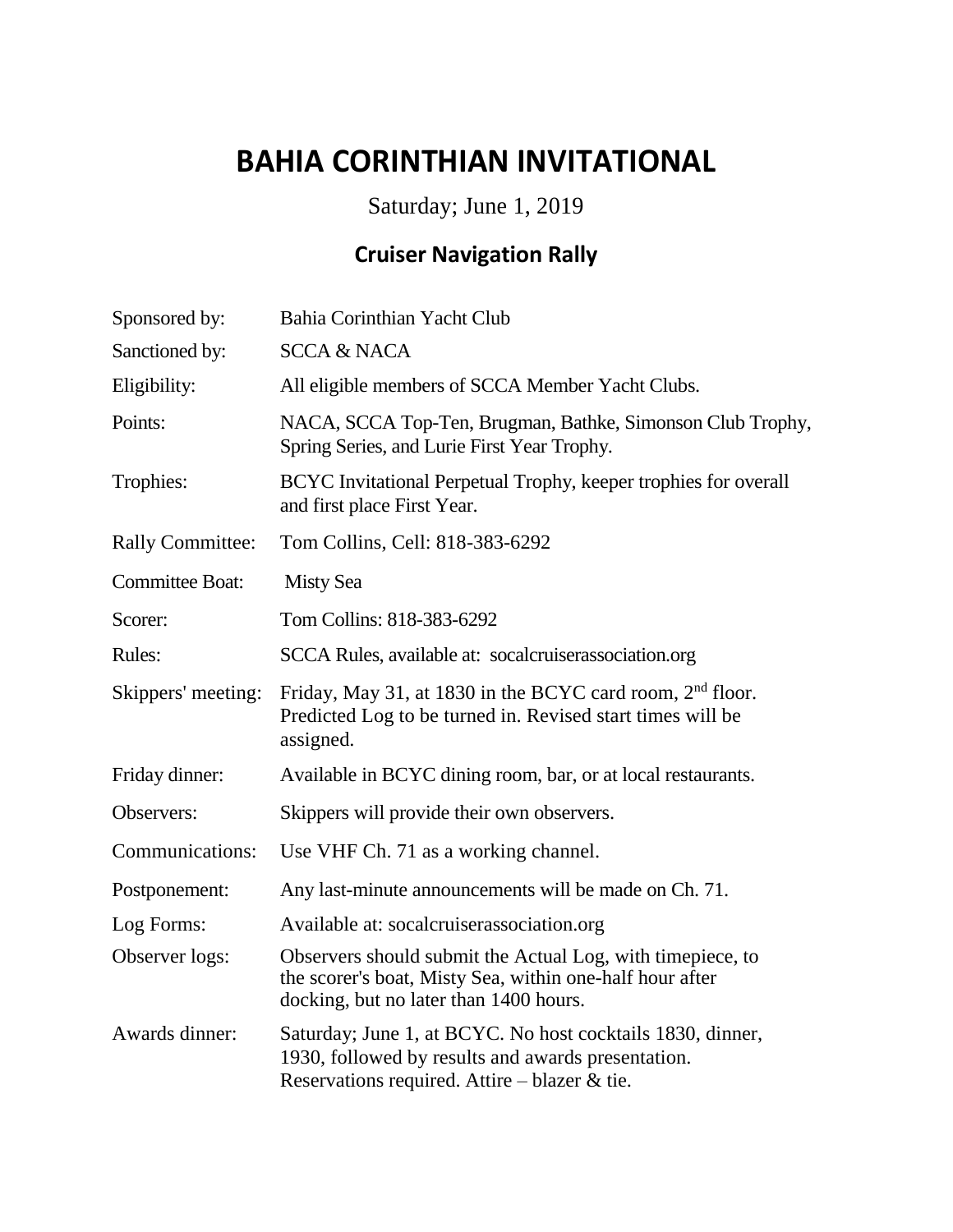## **BAHIA CORINTHIAN INVITATIONAL 2019**

#### **The Course**

| Start:   | Newport Entrance West Jetty - as-a-range         | 150 yards stbd                  |
|----------|--------------------------------------------------|---------------------------------|
| $WP-1$ : | Balboa Pier M.M. MARKERs as a range              | 600 yards off end of pier, stbd |
| $CP-1$ : | Spire (church), (approx. 1/2 nm E Newport Pier.) | 800 yds off beach, stbd         |
| $CP-2$   | Newport Entrance Buoy, RW "NWP" Mo (A),          | 100 yards port                  |
| $CP-3$ : | Emerald Point (approx. 1/3 nm S/E Abalone Pt.)   | 750 to 850 yards port           |
| $CP-4$ : | Laguna Canyon (33°32.5'N, 117°47.1'W)            | 1400 to 1500 yards port         |
| $CP-5$   | Twin Points (33°32.7'N, 117°48.0'W)              | 700 to 800 yards stbd           |
| $CP-6$   | <b>Abalone Point</b>                             | 400 to 500 yards stbd           |
| $WP-2:$  | <b>Reef Point</b>                                | 600 to 700 yards stbd           |
| $CP-7$ : | Pelican Point (33°34.8'N, 117°51.2'W)            | 600 to 700 yards stbd           |
| Finish:  | Newport Entrance West Jetty - as-a-range         | 300 yards stbd                  |

#### **SPECIAL RULES**

.

- 1. Predict a finish time of 1100. Start times will be adjusted at the skippers' meeting to provide a theoretical two-minute separation at the finish. Slowest finishes first.
- 2. After calling marks at CP-1 and CP-4, make U turn to port.
- 3. Be aware of hazardous rocks inshore of the course from CP-4 to CP-7.
- 4. All equipment aboard the vessel may be used except that which is prohibited. Use of the following data from any source is prohibited: Clock time, elapsed time, estimated time of arrival, estimated time enroute, or any other indication that is based on time.
- 3. This is an Open Log rally. During the rally the skipper may have access to all times recorded on the Actual Log. Skipper may call and have Observer record WP times on the back of the Actual Log.
- 4. Official distance is 15.6 nm.
- 5. Charts: Use chart 18746, 40<sup>th</sup> Ed. and 18754, 20<sup>th</sup> Ed
- 6. Note SCCA Rule II.12: The call "Mark" shall be at the time at which the checkpoint is first abeam while on course from the previous checkpoint. If a visual checkpoint is to be called within 250 yards, it shall be called by observation when first abeam regardless of the electronically indicated position.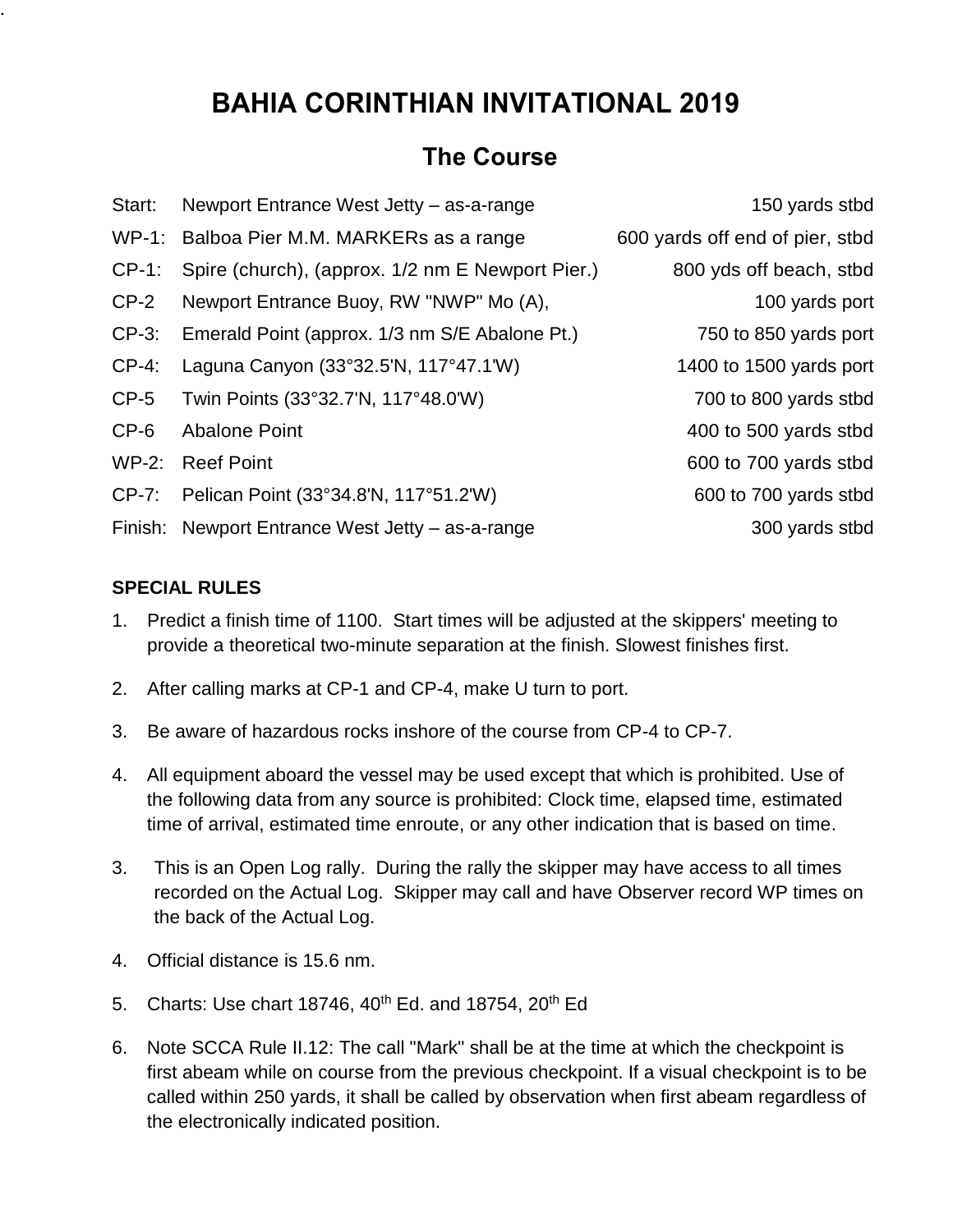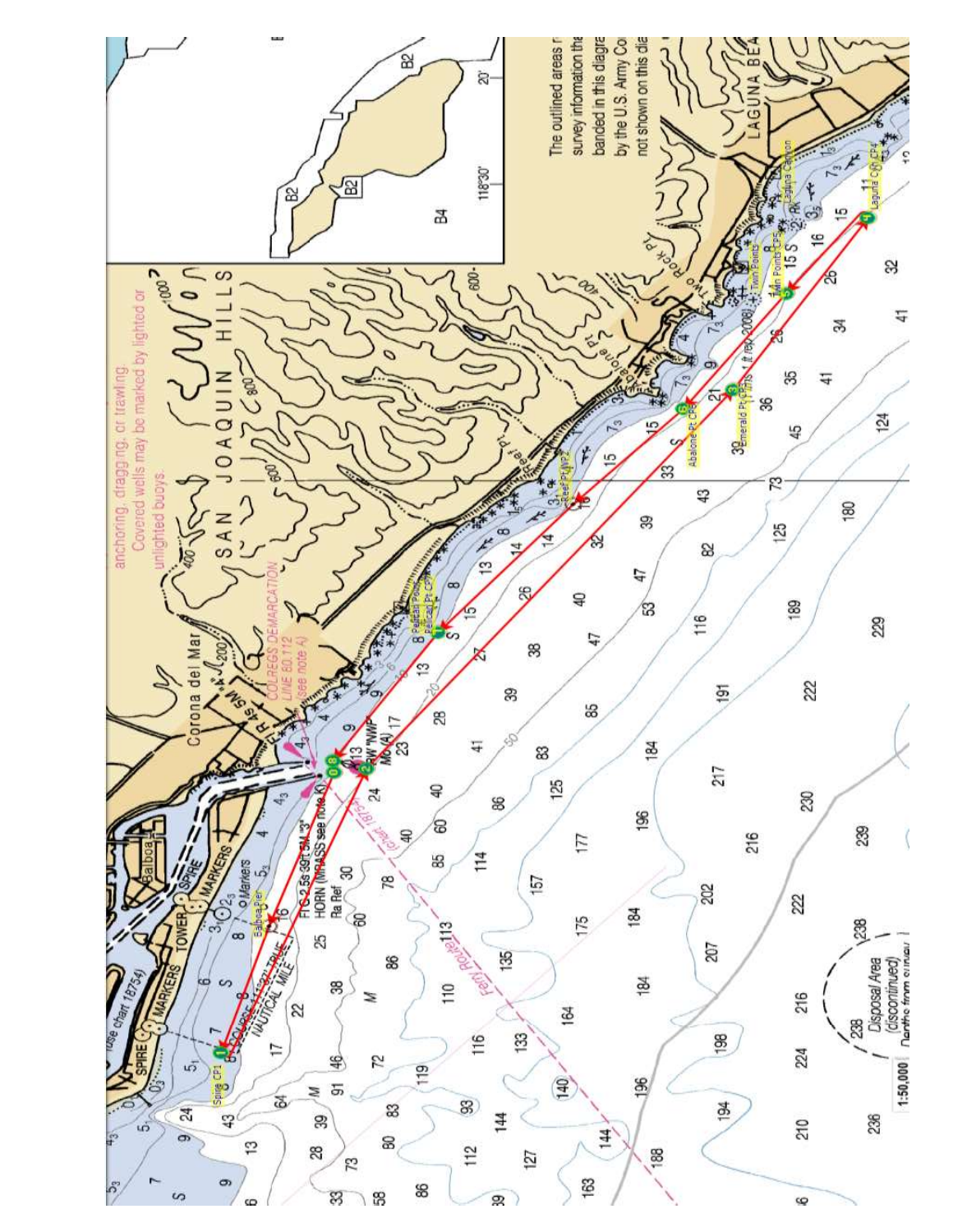## **Bahia Corinthian Invitational 2019 Reservations:**

Saturday; June 1, 2019

| Name:        | Phone #: |  |  |
|--------------|----------|--|--|
|              |          |  |  |
| Yacht club:  | e-mail:  |  |  |
| Boat length: | Beam:    |  |  |

\_\_\_\_\_ I will require berthing on Friday, May 31.

\_\_\_\_\_ I will require berthing on Saturday, June 1.

Please reserve dinner Friday, May 31, for \_\_\_\_\_\_ persons, open seating after the Skippers' Meeting. Regular club menu. Please make reservations to facilitate serving.

Awards dinner reservations for \_\_\_\_\_ persons on Saturday evening at 1930 hours, cocktails at 1830 hours. Dinner cost is to be announced. Pay at the door. Attire – blazer  $\&$  tie.

Sunday morning brunch: If interested, suggest making reservations at BCYC office on Saturday, June 1.

Reservations should be received by May 25, 2019, in order to plan berthing and dinner arrangements.

Mail to:

Bahia Corinthian Yacht Club Attn: Catherine Maffet Marina Administrator 1601 Bayside Drive Corona Del Mar, CA 92625

Or: fill-out, copy, paste, and e-mail to: CatM@bcyc.org